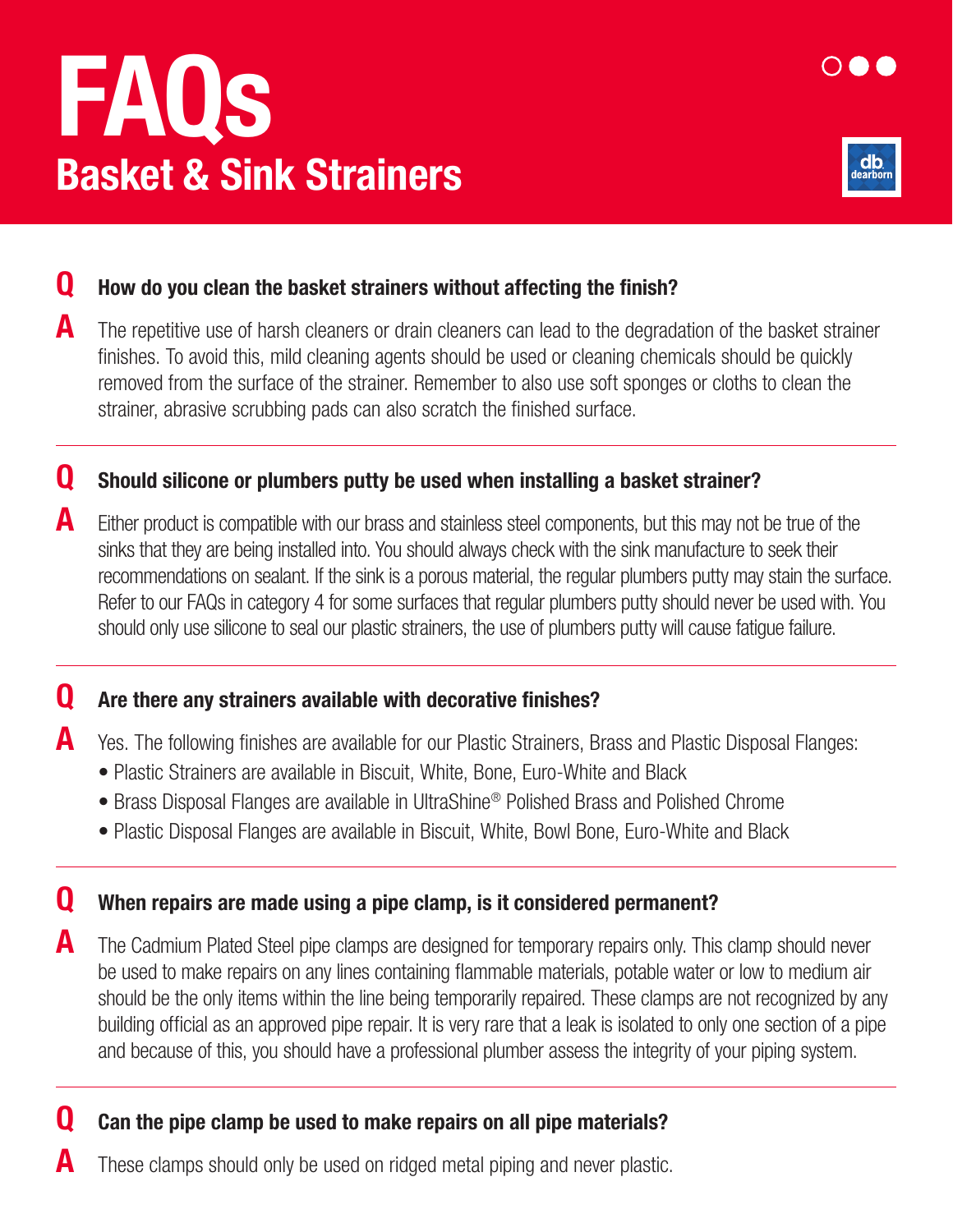# FAQs Basket & Sink Strainers



### **Q** What is the difference between a brass slip nut and a die cast slip nut?

 $\blacksquare$  The brass slip nuts are chrome plated brass and the Die Cast slip nuts are chrome plated Zinc.

#### Q Does Dearborn Brass/Oatey offer different styles of Flanges (escutcheons)?

A Yes. We have 6 different styles of flanges that are listed below. All flanges are designed to cover the oversized hole opened in a finished surface in order to allow a pipe to pass through it without restriction or contact with the finished surface. This difference in size allows for expansion and contraction. All the styles of flanges are finished with a chrome plating.

**Metal** - Low and High Pattern Flanges are normally used when a water line is passing through a finished surface horizontally or vertically. For example, wood cabinets, painted walls, or finished floors.

**Metal** - Box Flanges are normally used when a drain line is passing through a finished surface. **Metal** - Floor and Ceiling Plates are normally used when pipes are passing through walls or floors and ceilings, this is common in commercial or multi-family building applications. These flanges are also available in a split version, which can be installed after the pipes are in place.

**Plastic** – Split Flange Plates are used in the same applications as the Low Pattern Flanges. The difference with the plastic flanges is that there is a small molded line through the flange, which can easily be snapped in two. This allows for the flange to be installed as the pipes are assembled, or onto pipes already assembled. If the pipe is already in place, the plastic flange can be snapped on the molded line and installed around the pipe. Both applications give a nice clean finished look.

#### Q Do the flanges create a water tight seal around the pipe and hole that the pipe passes through?

 $\blacksquare$  No. The flanges are strictly cosmetic. If the penetration in the finished surface needs to be watertight, you will need to use an approved silicone product for application.

### Q What types of sinks can a Sink Hole Cover be installed on, and does it create a water tight seal?

 $\blacksquare$  The Sink Hole Cover can be used with any sink application when an extra hole on the faucet deck needs to be covered. The Sink Hole Cover will not achieve a watertight seal on its own, and an approved silicone product will have to be applied in-between the sink surface and the Sink Hole Cover.